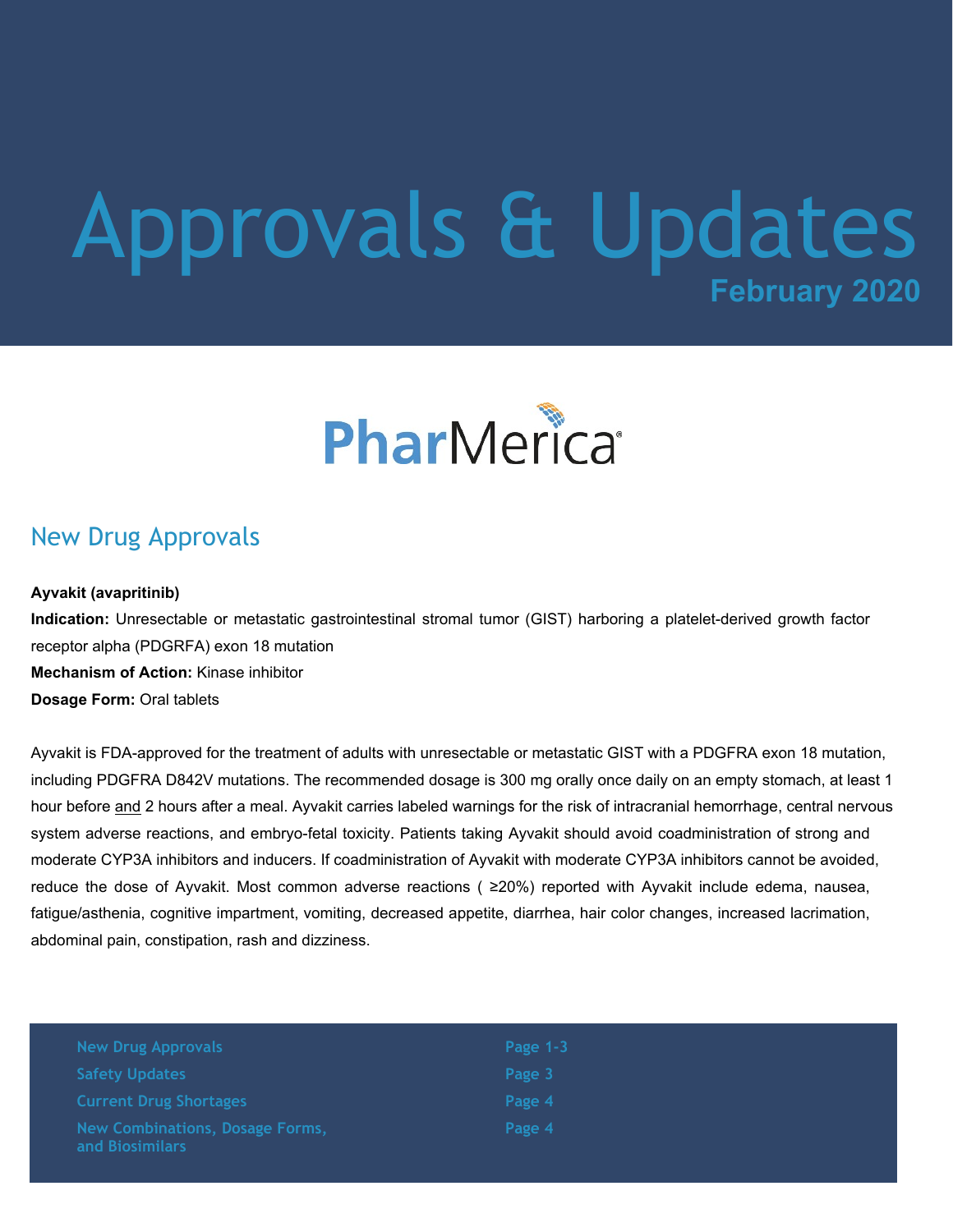#### New Drug Approvals, Continued

**Palforzia (peanut [Arachis hypogaea] allergen powder-dnfp) Indication:** Allergic reactions, including anaphylaxis, with accidental exposure to peanut **Mechanism of Action:** Oral immunotherapy **Dosage Form:** Oral capsules and sachets

Palforzia is FDA-approved for use in patients with a confirmed diagnosis of peanut allergy to mitigate allergic reaction, including anaphylaxis, to accidental peanut exposure. Palforzia is to be used in conjunction with a peanut-avoidant diet and is not indicated for emergency treatment of allergic reaction including anaphylaxis. Palforzia is for oral administration only; however, capsules must not be swallowed directly. Capsules must be opened and the entire dose of Palforzia powder must be emptied onto refrigerated or room temperature semisolid food. The dose must be mixed well into the food and patients must consume the entire volume of food by mouth. Initiation of Palforzia therapy is intended for patients aged 4 through 17 years of age, though treatment may be continued in adult patients. Palforzia carries a Boxed Warning related to the risk of anaphylaxis, which may be life-threatening and can occur at any time during therapy. Due to the potential for anaphylactic reaction, injectable epinephrine should be co-prescribed and dose modifications of Palforzia may be necessary after an anaphylactic reaction. Patients with uncontrolled asthma or those with a history of eosinophilic gastrointestinal disease should not take Palforzia. Patients should be observed during and after initial administration of Palforzia and upon each dosage increase, for a period of at least 60 minutes. Palforzia is available only through the PALFORZIA REMS restricted access program. Patients taking Palforzia should be monitored for signs and symptoms of anaphylaxis, gastrointestinal reactions, and eosinophilic esophagitis. Asthma patients must have their asthma under control prior to starting Palforzia, and treatment may be temporarily withheld during an acute asthma exacerbation. Most common adverse reactions  $(25%)$ reported with Palforzia include abdominal pain, vomiting, nausea, oral pruritus, oral paresthesia, throat irritation, cough, rhinorrhea, sneezing, throat tightness, wheezing, dyspnea, pruritus, urticaria, anaphylactic reaction, and ear pruritus.

#### **Tazverik (tazemetostat)**

**Indication:** Metastatic or locally advanced epithelioid sarcoma **Mechanism of Action:** Methyltransferase inhibitor **Dosage Form:** Oral tablets

Tazverik is FDA-approved for the treatment of adults and pediatric patients aged 16 years and older with metastatic or locally advanced epithelioid sarcoma not eligible for complete resection. Tazverik is given as 800 mg tablets orally twice daily with or without food. Tazverik carries labeled warnings for embryo-fetal toxicity and increased risk of secondary malignancies including T-cell lymphoblastic lymphoma, myelodysplastic syndrome, and acute myeloid leukemia. Patients taking Tazverik should avoid coadministration of strong and moderate CYP3A inhibitors and inducers. If coadministration of moderate CYP3A inhibitors cannot be avoided, reduce the dose of Tazverik. Most common adverse reactions (>20%) reported with Tazverik include pain, fatigue, nausea, decreased appetite, vomiting, and constipation.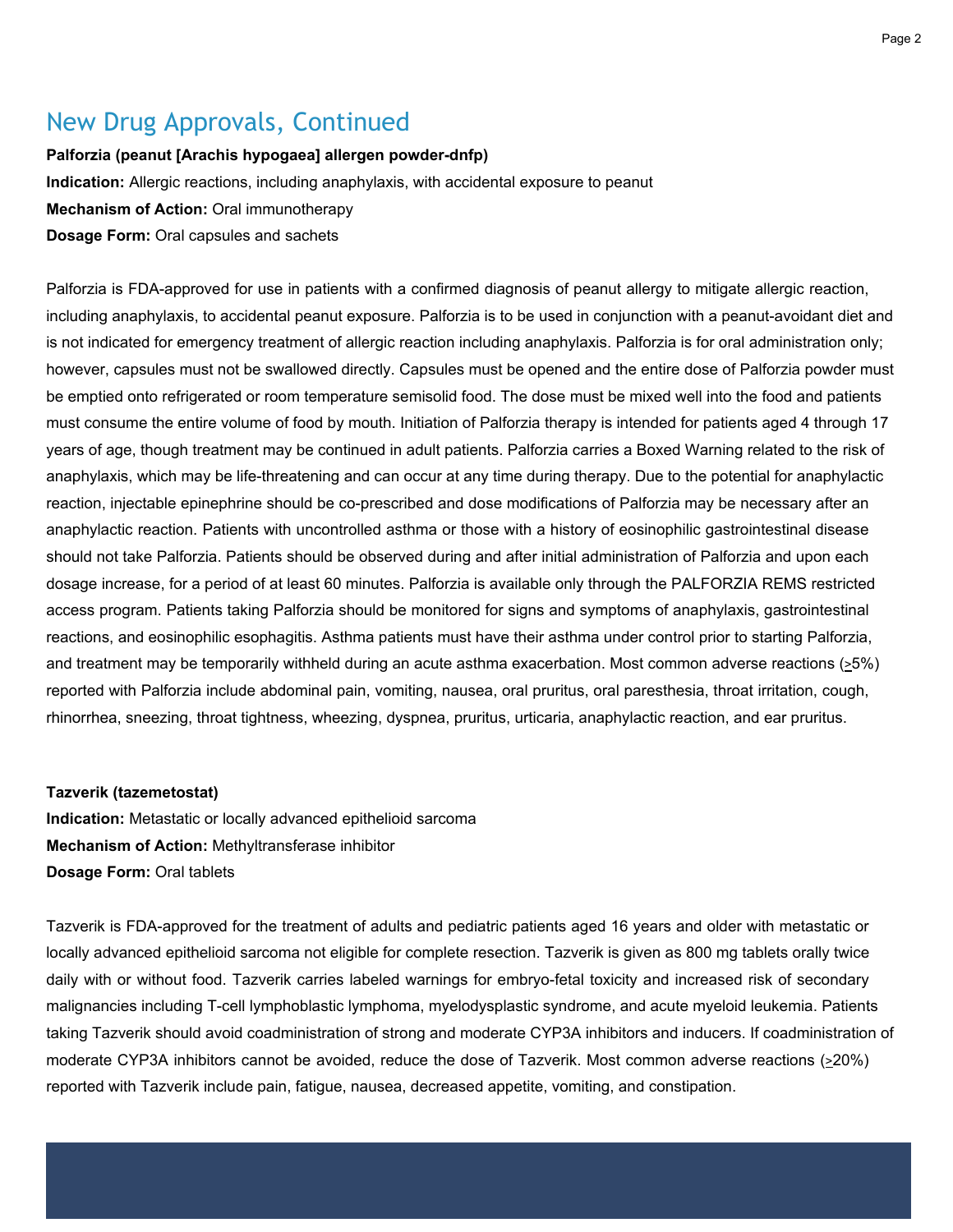## New Drug Approvals, Continued

**Tepezza (teprotumumab-trbw) Indication:** Thyroid eye disease **Mechanism of Action:** Insulin-like growth factor-1 receptor inhibitor **Dosage Form:** Injection for intravenous infusion

Tepezza is FDA-approved for the treatment of thyroid eye disease. Tepezza is supplies as a 500 mg lyophilized powder in a single-dose vial for reconstitution. It is administered by intravenous injection at an initial dose of 10 mg/kg for the first infusion, followed by 20 mg/kg every 3 weeks for 7 additional infusions. Patients receiving IV infusions of Tepezza should be monitored for infusion reactions, exacerbation of preexisting inflammatory bowel disease, and hyperglycemia. Most common adverse reactions (>5%) reported with Tepezza include muscle spasm, nausea, alopecia, diarrhea, fatigue, hyperglycemia, hearing impairment, dry skin, dysgeusia and headache.

Note: This is not a comprehensive list. New drug approvals are reviewed for agents most relevant to the long-term care population.

## **Safety Updates**

#### **Possible increased risk of cancer with weight-loss medication Belviq (lorcaserin)**

The FDA recently published a drug safety communication describing the possible increased risk of cancer with the weight loss medication lorcaserin (Belviq and Belviq XR). Currently, the cause of the cancer is uncertain and loraserin's role is unclear. The FDA continues to monitor the results of a clinical trial assessing the safety of lorcaserin and will provide further recommendations in the future.

#### **Risk of serious bowel problems in patients with untreated constipation caused by clozapine**

The FDA recently strengthened warnings related to the risk of serious bowel problems in patients with untreated constipation caused by clozapine. Bowel function should be evaluated before initiating clozapine, and the drug should be avoided in patients receiving other anticholinergic medicines that can cause gastrointestinal hypomotility. Patients who receive clozapine should stay hydrated to prevent constipation and should report symptoms such as nausea, abdominal distension or pain, and vomiting. A warning describing these adverse effects will be added to the label of all clozapine products.